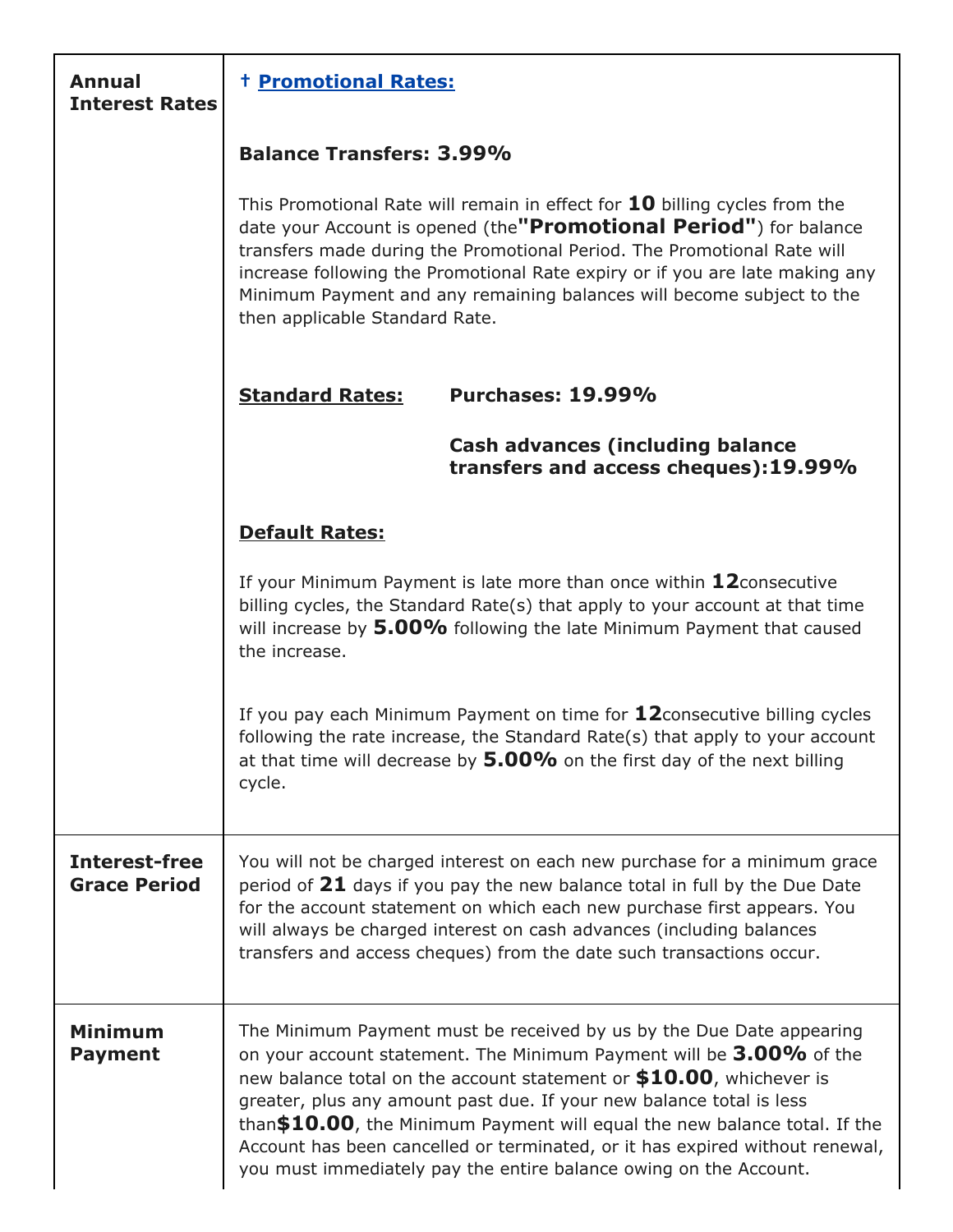| <b>Foreign</b><br><b>Currency</b><br><b>Conversion</b> | All transactions and payments made in a foreign currency will be converted<br>to Canadian dollars. Transactions will be converted at a rate equivalent to<br>MasterCard's benchmark rate in effect on the date that we process the<br>transaction, plus an amount equal to $2.5\%$ of the transaction amount after<br>it has been converted. Payments will be converted into Canadian dollars at a<br>rate equivalent to the Bank of Canada rate reported at the close of business<br>on the day immediately preceding the date that we process the payment,<br>plus an amount equal to $2.5\%$ of the foreign currency payment amount. |
|--------------------------------------------------------|-----------------------------------------------------------------------------------------------------------------------------------------------------------------------------------------------------------------------------------------------------------------------------------------------------------------------------------------------------------------------------------------------------------------------------------------------------------------------------------------------------------------------------------------------------------------------------------------------------------------------------------------|
| <b>Annual Fees</b>                                     | There is no annual fee.                                                                                                                                                                                                                                                                                                                                                                                                                                                                                                                                                                                                                 |
| <b>Other Fees</b>                                      | To be charged on the day the transaction or event occurs (unless otherwise<br>indicated):                                                                                                                                                                                                                                                                                                                                                                                                                                                                                                                                               |
|                                                        | <b>Transaction Fees:</b>                                                                                                                                                                                                                                                                                                                                                                                                                                                                                                                                                                                                                |
|                                                        | Cash advances (including balance transfers and access<br>cheques):                                                                                                                                                                                                                                                                                                                                                                                                                                                                                                                                                                      |
|                                                        | Automated teller machine ( "ATM" ): \$2.00 in<br>Canada; \$3.50 outside Canada                                                                                                                                                                                                                                                                                                                                                                                                                                                                                                                                                          |
|                                                        | Over-the-counter cash ( "OTC" ): \$4.00in<br>Canada; \$4.85 outside Canada                                                                                                                                                                                                                                                                                                                                                                                                                                                                                                                                                              |
|                                                        | Cash equivalents: There is no fee.                                                                                                                                                                                                                                                                                                                                                                                                                                                                                                                                                                                                      |
|                                                        | Balance transfers (including transfers of funds to a<br>bank account): $1.00\%$ of amount advanced<br>(minimum fee $$7.50$ )                                                                                                                                                                                                                                                                                                                                                                                                                                                                                                            |
|                                                        | Access cheques: 1.00% of amount advanced<br>(minimum fee $$7.50$ )                                                                                                                                                                                                                                                                                                                                                                                                                                                                                                                                                                      |
|                                                        | <b>Account Fees:</b>                                                                                                                                                                                                                                                                                                                                                                                                                                                                                                                                                                                                                    |
|                                                        | Over the credit limit (to be charged on the last day of the billing cycle in<br>which the over limit occurred): $$25.00$ per billing cycle                                                                                                                                                                                                                                                                                                                                                                                                                                                                                              |
|                                                        | Dishonoured cheque: \$20.00 per occurrence                                                                                                                                                                                                                                                                                                                                                                                                                                                                                                                                                                                              |
|                                                        | NSF Access cheque: \$20.00 per occurrence                                                                                                                                                                                                                                                                                                                                                                                                                                                                                                                                                                                               |
|                                                        | Account statement reprints: $$2.00$ for each of the 6 most recent<br>monthly statements. \$5.00 for each monthly statement older<br>than $6$ months                                                                                                                                                                                                                                                                                                                                                                                                                                                                                     |
|                                                        | Disputed transaction: \$10.00 for each disputed posted transaction<br>proven to be valid. If the transaction is proven to be invalid then no                                                                                                                                                                                                                                                                                                                                                                                                                                                                                            |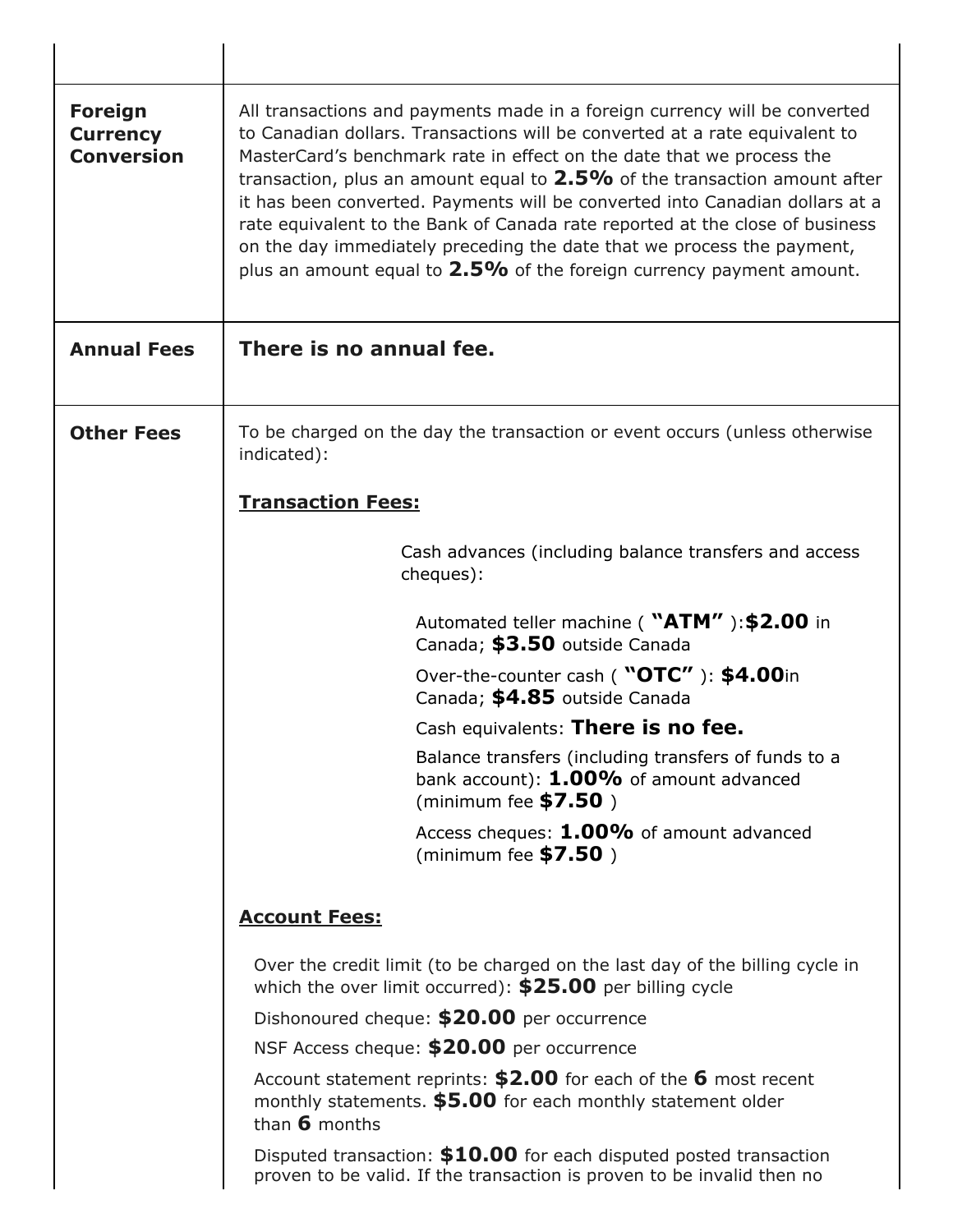### **TERMS AND CONDITIONS OF OFFER AND PRIVACY TERMS**

#### **TERMS AND CONDITIONS OF OFFER**

This offer is only available to residents of Canada who are of the age of majority in the province or territory in which they reside. The Toronto-Dominion Bank ("**we**", "**us**", "**our**", the "**Bank**", and together with our affiliates "**Bank Group**") reserves the right, as the issuer of the credit card, to withdraw this offer at any time, even if accepted by the applicant ("**you**" or "**your**"), and to decline to establish a credit card account for you if we become aware that any information provided in this application or otherwise is inaccurate, or there has been an adverse change in your financial position.

You hereby request, and consent to, the opening of a credit card account in your name for the product offered or selected on the basis of the information provided in this application or otherwise, or such other account as we may approve, and consent to us sending you renewals, substitutes or replacements periodically ("**Account**"). For purposes of this application, "CUETS Financial" means the division of the Bank operating as CUETS Financial.

If we are unable to fulfill your request to establish an Account, then you expressly authorize us to contact you to discuss other products available to you. If your application is approved, you agree to be bound by and comply with the terms and conditions of the Account (collectively, the "**Account Agreement**"), including without limitation, the agreement, disclosure statement, CUETS Financial Privacy and Personal Information Protection Notice ("**CUETS Financial Privacy Notice**") and other disclosure documents, which may be amended from time to time, with current copies being sent to you upon approval. You agree that if you sign your credit card or use your Account, it will mean that you have requested, consented to and received the credit card or other credit device, Account and the Account Agreement, and that you understand and agree with such terms and conditions. You agree that you will be liable for all transactions on the Account, including transactions made by any individual you have granted the right to use or access your Account ("**Authorized User**"), whether or not you had notice of the transactions.

To be eligible for an Account, you must have been and must presently be current with all of your creditors; there must not be any liens or judgments against you personally or professionally; and you must not be nor have been bankrupt or had any part of an account written off by a creditor as not collectible. You further understand that if you are approved for an Account, the amount of credit will be based upon your level of income and creditworthiness, as determined by us at our discretion. If we have received your response to any offer from us within the past 90 days, we may consider this application a duplicate request for credit and respond to whichever of those applications we choose. Existing cardholders may not qualify for an additional Account.

You also acknowledge that: (i) any transaction is between you and CUETS Financial; (ii) if you or an Authorized User uses the Account, royalty payments may be paid to your credit union/caisse populaire/financial institution at no cost to you and (iii) that your credit union/caisse populaire/financial institution may not require, as a condition of any transaction, that you transact other business with the credit union/caisse populaire/financial institution or with CUETS Financial.

#### ✪ **BALANCE TRANSFERS**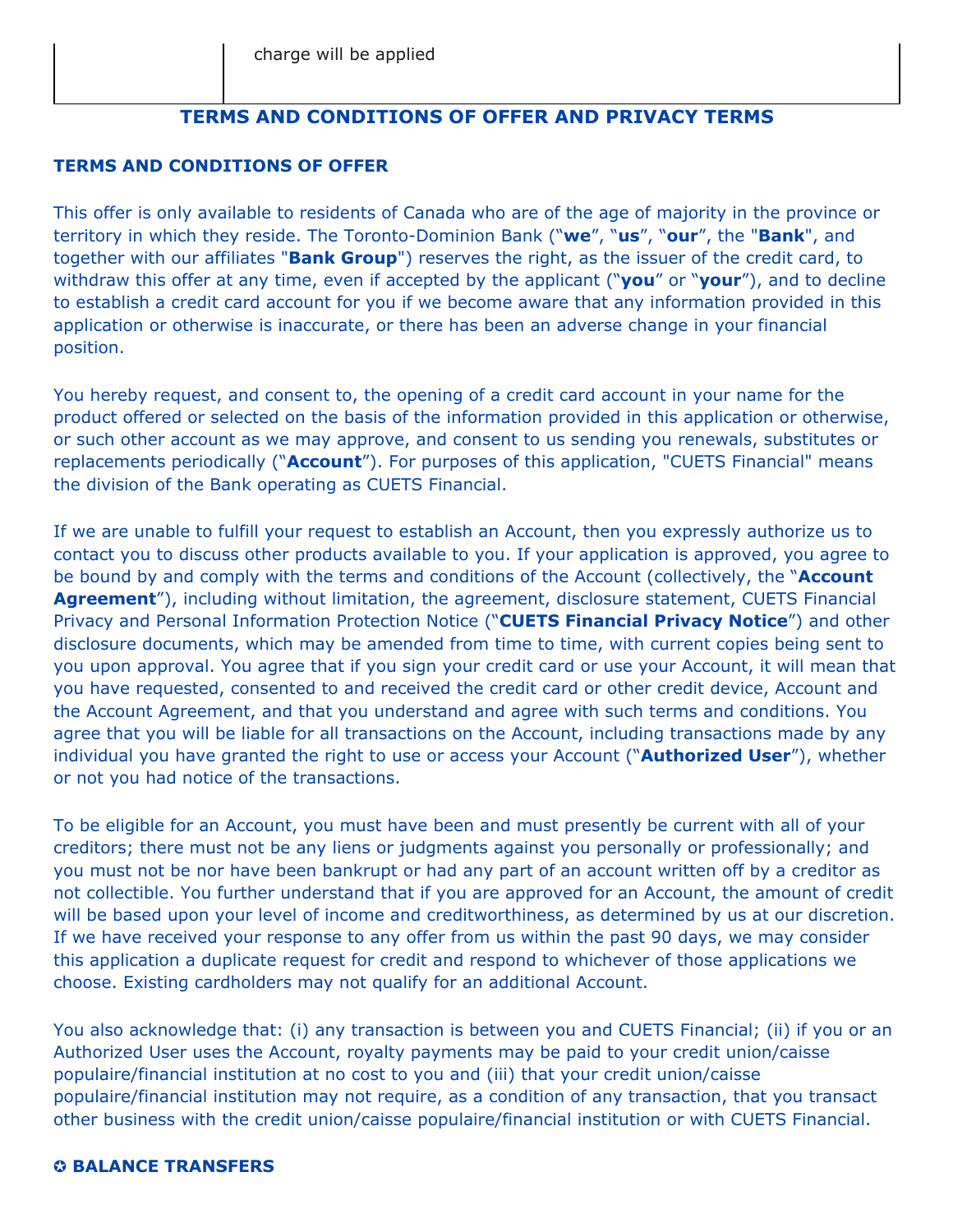Balance transfers will be fulfilled in the order listed and are treated as cash advances in accordance with your Account Agreement. The total value of balance transfers cannot exceed your authorized credit limit. If the value is greater, CUETS Financial may send a partial payment to the named creditor/designated account. **THERE WILL BE A TRANSACTION FEE EQUAL TO 1.00% OF THE DOLLAR AMOUNT OF EACH BALANCE TRANSFER INITIATED WITH THIS APPLICATION. A MINIMUM FEE OF \$7.50 WILL APPLY TO EACH BALANCE TRANSFER TRANSACTION.** A balance transfer may not be used to pay off or down your account balance or any other balances with us or any of our affiliates.

#### **OTHER IMPORTANT INFORMATION**

\*\*Certain restrictions and conditions may apply to this benefit and others described in the materials sent soon after your Account is opened.

~ As a MasterCard credit card cardholder, you will receive the benefit of Zero Liability in the event of the unauthorized use of your Canadian-issued MasterCard credit card. Zero Liability is provided under specific conditions. For more information, visit mastercard.ca/zero-liability.html.

#### **LANGUAGE PREFERENCE**

§ You agree that if no language preference box is checked, you have expressly requested that any agreement and other documents and correspondence related to this application and any credit device and Account approved be drawn up in English only. / Vous convenez que si acune case de préférence de langue n'est cochée, vous avez expressément demandé que toute convention et tout autre document et correspondance se rattachant à cette demande, et à tout instrument de crédit et Compte approuvés soient rédigés en langue anglaise.

‡ These are highlights of the credit card rewards program (the "**Program**") associated with this credit card account. Points will be awarded on eligible transactions charged to your account as set out in the Program terms and conditions. Complete terms and conditions describing Program eligibility, accrual and redemption of points, and other important conditions, limitations and restrictions will be sent after your account is opened. Please read the terms and conditions carefully upon receipt.

### **PRIVACY TERMS FOR CUETS FINANCIAL MASTERCARD CREDIT CARD APPLICANTS AND CARDHOLDERS**

**These terms** (the "**Privacy Terms**") **include your consent to collection, disclosure, use and processing of your Personal Information for the purposes identified and as described in the CUETS Financial Privacy Notice** (a full copy of which will be sent to you in connection with your Account and is available at www.cuets.ca/privacy). You consent to receive marketing, telemarketing and service communications from us, our affiliates and any of our respective agents and service providers at the contact information provided on and in connection with your application and all other contact information that may be provided by you to us from time to time, notwithstanding the registration of any such numbers included with your contact information on the National Do Not Call List. You understand that to evaluate your credit application and to continue monitoring your credit status, as well as your ongoing eligibility for credit and for the other purposes noted below, we, including our affiliates, agents and service providers, will have access to Personal Information about you and any Authorized Users and any other individual whose Personal Information you provide to us. "**Personal Information**" means information about an identifiable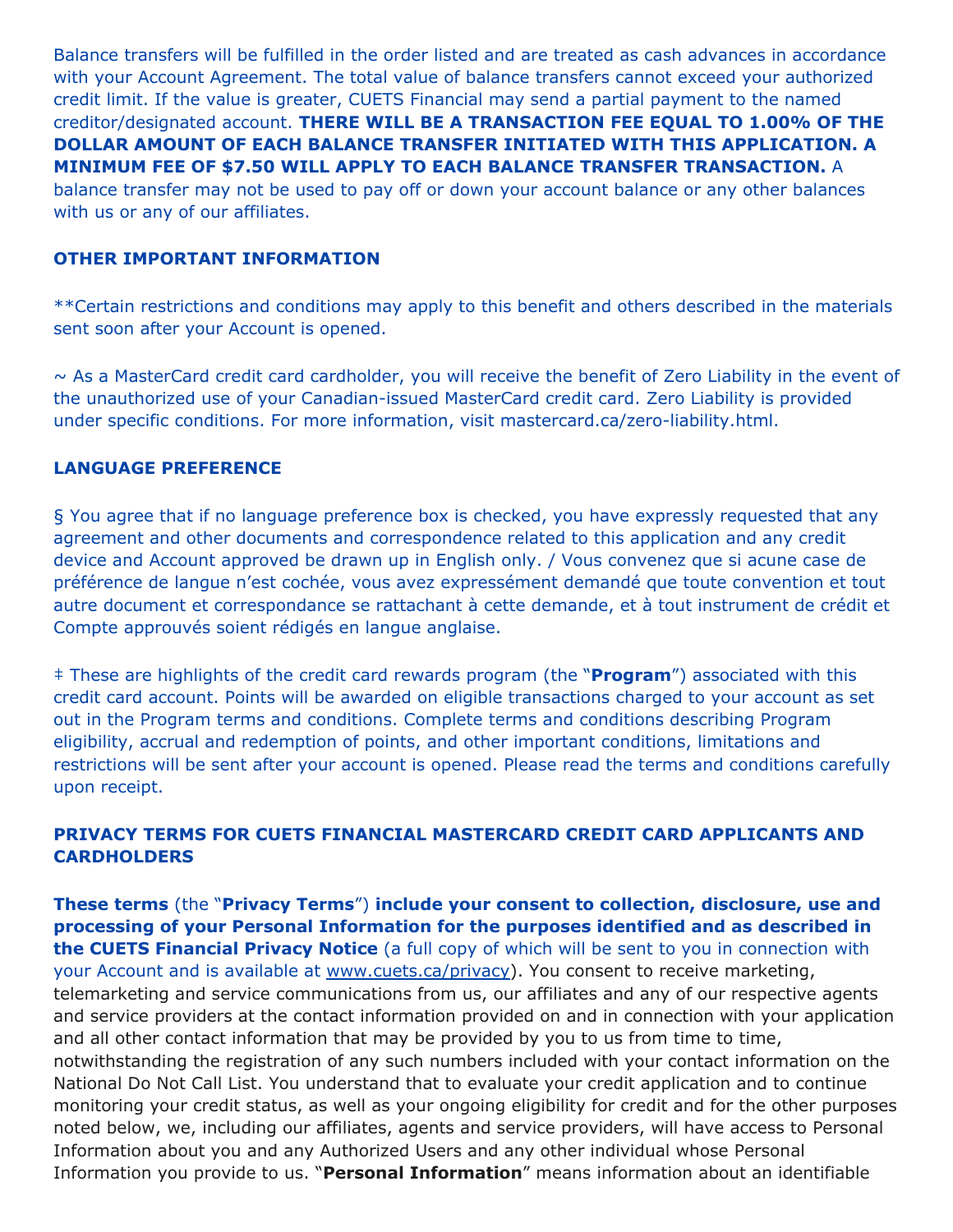individual, including but not limited to name, address, age, gender, financial information and identification numbers (including Social Insurance Number (SIN)).

### **The Personal Information we collect from time to time may include:**

information to identify you, such as name, date of birth, contact information, government-issued documentation details (for example, a driver's licence) and your background (for example, occupation, financial information such as income, assets and payment history);

information for the provision of products and services (for example, language and other preferences, information on an optional credit insurance benefit attached to your product and information on a loyalty or reward program attached to your product); and

information relating to transactions with or through us (depending on the product or service, this may include transaction and payment details).

### *If provided, your SIN will be used to match credit bureau/reporting agency information and for security verification and Account maintenance purposes.*

We collect information from various sources, including from your application, correspondence or other communications, through how you use your Account, from others outside of CUETS Financial with your consent as set out below (such as credit reporting agencies and other lenders) and other permitted sources. We review and analyze information in various ways. For example, when we monitor transactions we identify transactions that may be of risk from a credit, fraud or money laundering and terrorist financing perspective. This involves our understanding of you and your ordinary use of our products and services in order to identify unusual activity or to detect suspicious patterns or connections.

### **We collect, protect, use, share, disclose, retain and process Personal Information for the following general purposes:**

- a) to consider initiating and to initiate, open, monitor, maintain, service, process, analyze, audit and collect any Account you may have with us, including disclosing or exchanging Personal Information with credit reporting agencies, credit bureaus, other financial institutions, service providers, affiliates, agents, other third parties, and/or any other person, corporation, firm or enterprise with whom you have or propose to have a relationship and to use other third party databases (including registries and licensing authorities) or references provided by you to obtain or verify information about your financial circumstances, your background or to identify you; to develop our relationship with you; to offer products and services; to collect a debt; and to analyze and manage our business, including evaluating the needs, wants, and satisfaction levels of our customers;
- b) to administer services, evaluate your credit eligibility, and monitor (i) your purchases, (ii) your Account balances, (iii) your fees, (iv) your payment history, (v) parties to transactions, (vi) your payments and (vii) your credit card usage, each for the purposes set out in the CUETS Financial Privacy Notice;
- c) to verify your identity (or that of any Authorized or Secondary User) concerning the Account and maintain security measures aimed at protecting you from identity theft, fraud, money laundering and terrorist financing and unauthorized access to your Account and Personal Information;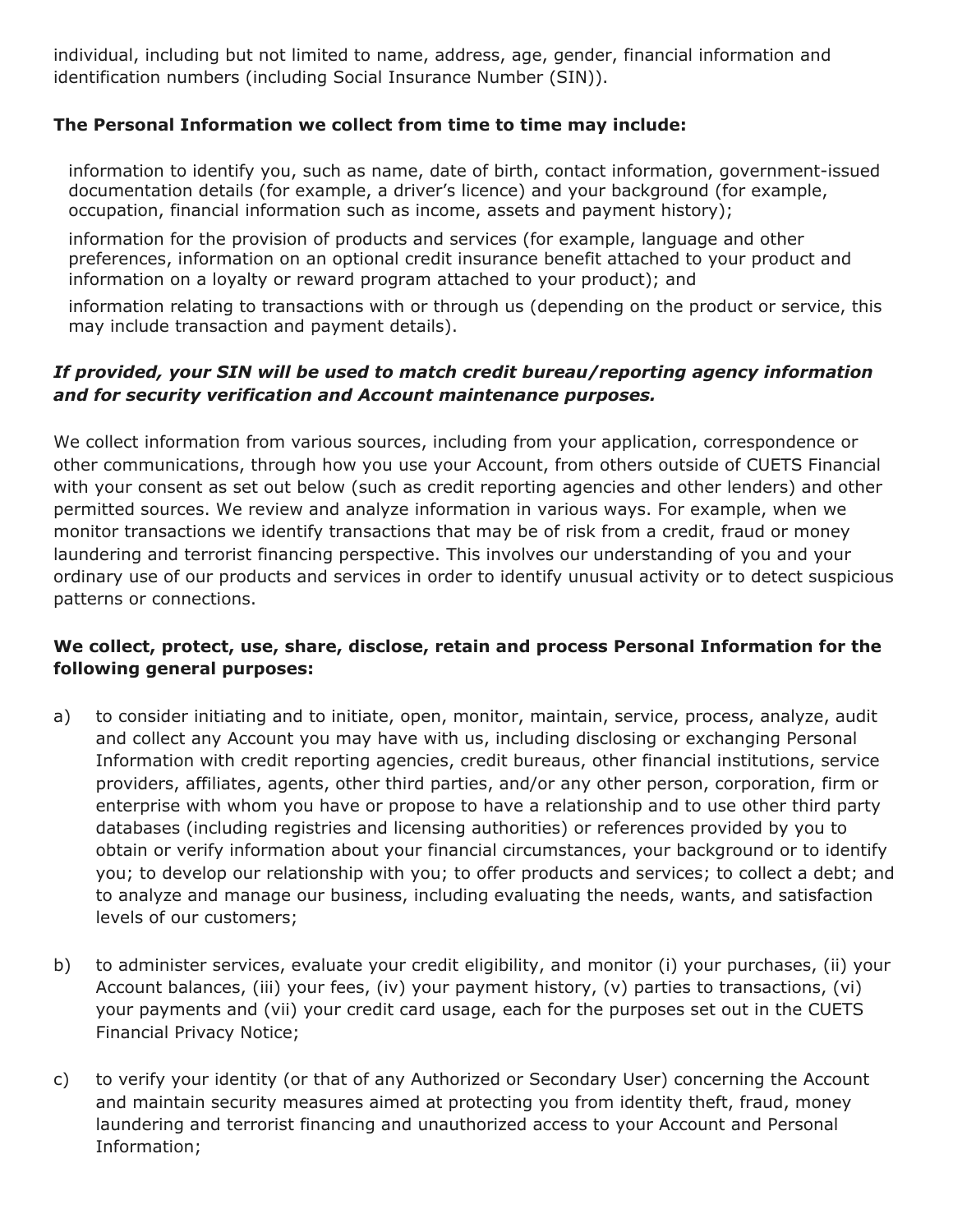- d) to meet legal, security, processing and regulatory requirements, including Canadian federal and provincial requirements and foreign requirements (including the United States and other countries) applicable to us or any of our affiliates or service providers;
- e) to prevent, detect or suppress financial abuse, fraud and criminal activity, protect our assets and interests, assist us with any internal or external investigation into potentially illegal or suspicious activity or manage, defend or settle any actual or potential loss in connection with the foregoing, and as such, we may collect from, use and disclose your information to any person or organization, fraud prevention agency, regulatory or government body, the operator of any database or registry used to check information provided against existing information, or other insurance companies or financial or lending institutions (for these purposes, your Account and Personal Information may be pooled with data belonging to other individuals and subject to data analytics);
- f) to promote and market products and services offered by CUETS Financial, affiliates, endorsing organizations or carefully selected companies, which are directly related to the Account (such as balance transfers and alternative payment methods), by means of direct marketing, marketing through ordinary mail, Internet, online chat, email, telephone, mobile, text message or other available communication channels (e.g. automatic dialing-announcing devices ("**ADAD**"), predictive dialing device ("**PDD**"), wireless device, land line telephone, fax machine, data terminal, or other electronic communications) using the contact information you have provided us; we may also send you special offers with your statements or in separate mailings that include access cheques to access your credit card Account; and
- g) to share it, where not prohibited by law, with your credit union/caisse populaire/financial institution, affiliates, and, with respect to Information of a non-sensitive nature (such as name, address, and telephone number), service suppliers so that they can promote and market products and services that are not directly related to the financial product or service we are providing to you (also known as secondary marketing), such as long distance or cellular telephone service, credit insurance, and card registry services by means of direct marketing, marketing through ordinary mail, Internet, online chat, email, telephone, text message, or other available communication channels (e.g. ADAD, PDD, wireless device, land line telephone, fax machine, data terminal, or other electronic communication methods), using the contact information you have provided us.

Authorized Users may view, obtain or be provided with information about your Account, including transactions, through interactive voice response units, or through communications with us, including discussions initiated by us in respect of possible unauthorized use of your Account or for other reasons.

## **Personal Information held by or on behalf of us by or through our affiliates, agents and/or service providers may be located outside of Canada, including the United States, and will be subject to the laws of the jurisdiction in the country in which the information is held.**

**Consent to the use of Personal Information:** You consent to our collection, disclosure, use and processing of Personal Information about you for the purposes described in the CUETS Financial Privacy Notice. You consent to receive marketing, telemarketing and service communications from us, our affiliates and any of our respective agents and service providers at the contact information and numbers provided on and in connection with your application and all other contact information and numbers that may be provided by you to us from time to time, notwithstanding the registration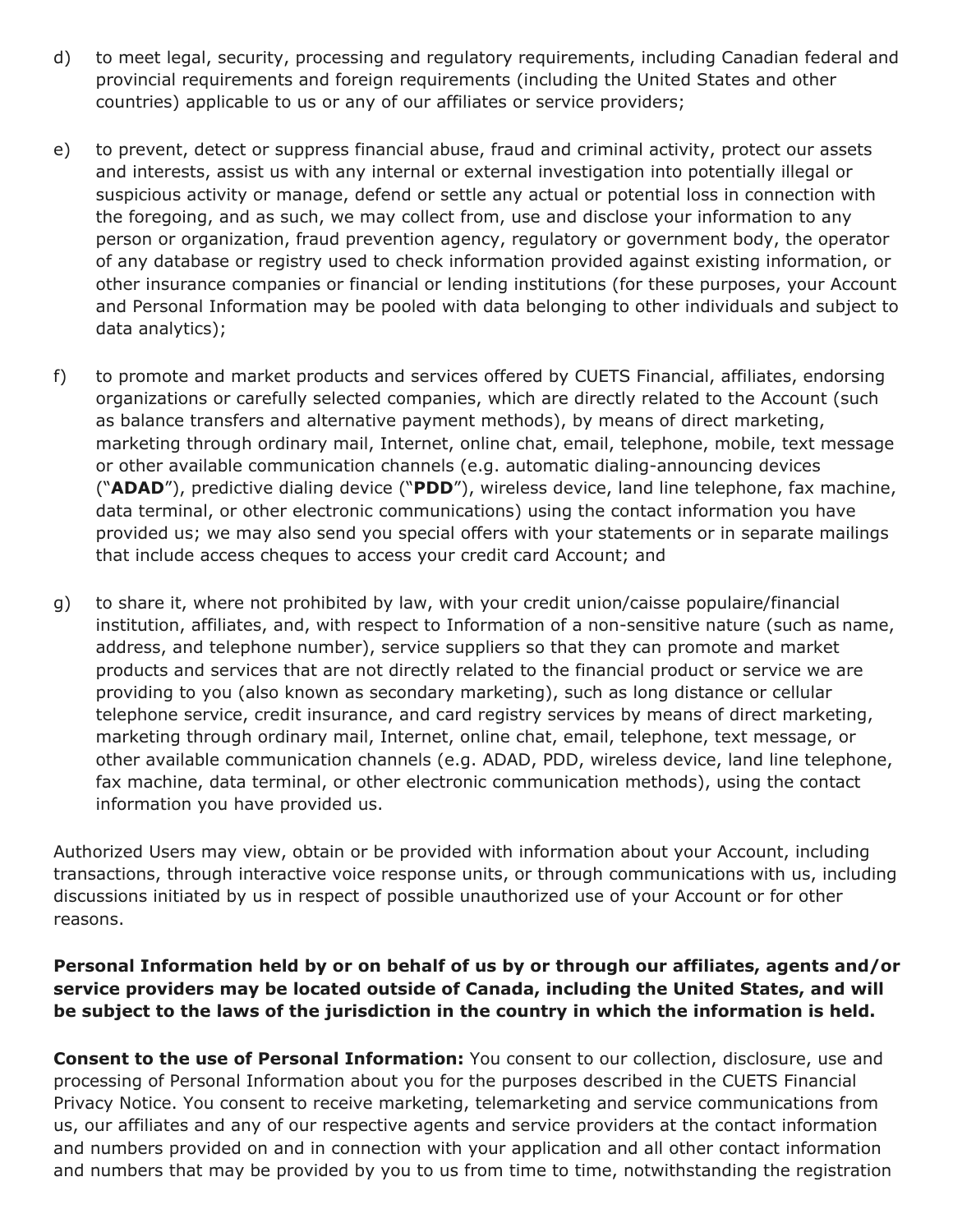of any such numbers included with your contact information on the National Do Not Call List. You authorize third parties to give us Personal Information about you for these purposes. If you provide us with Personal Information about any other individual (including any Authorized User), you confirm that the individual (i) has consented to our collection, disclosure, use, and processing of that information for these purposes as reasonably required (provided that all these purposes will apply to Authorized Users), and you agree that you will provide such Authorized User(s) with a copy of the CUETS Privacy Notice that will be sent to you in connection with your Account or that is available at www.cuets.ca/privacy; and (ii) authorizes third parties to give us the Personal Information about that individual for those purposes. Our customer service email, text message and other electronic communications with you may include account alerts, fraud alerts, statement, collection and other notices. You agree that we, including any of our agents and service providers, may monitor and/or record any of your telephone calls with us for servicing, accuracy, quality assurance and training. We may use Personal Information in our records for as long as it is needed for the purposes described in the CUETS Financial Privacy Notice even after our relationship with you has ended. Certain consents are mandatory and cannot be withdrawn. For example, once you have a credit card account, you may not withdraw your consent relating to the collection and disclosure of credit information and the monitoring of your credit status and ongoing eligibility for credit. This is necessary to maintain the integrity of the credit granting process.

**Your choices**: You may withdraw your consent with CUETS Financial only under paragraphs (f) and (g) above at any time after your Account has been opened by calling CUETS Financial at 1-800-561- 7849 or in writing to the CUETS Financial Privacy Office at the address indicated below. Suppression request instructions are accepted from the primary cardholder only. Your request will be processed promptly but may not be captured for promotions already in progress. You will receive no offers under paragraphs (f) and (g) for the first 30 days after the opening of your Account to provide you with the opportunity to make your privacy choice known to us. This will not limit information we may provide to you in Account statements or when you contact us or when you opt-in and/or consent to a promotion or marketing offer (such as offers presented through online chat).

**Sharing Information within Bank Group.** We may share information about you with Bank Group world-wide subsidiaries and affiliates, other than health-related information, for the following purposes:

to manage your total relationship within Bank Group, including servicing your Accounts and maintaining consistent and-up-to date information about you;

to manage credit risk and other business risks and operations, including to collect a debt owed by you;

to comply with legal and regulatory requirements.

#### **Please note:**

Certain consents are mandatory and cannot be withdrawn. For example, once you have a credit card, you may not withdraw your consent relating to the collection and disclosure of credit information and the monitoring of your credit status and ongoing eligibility for credit.

If you do not wish to receive promotions and marketing offers from CUETS Financial or share your Personal Information with your Endorsing Financial Institution, if applicable, at any time after your Account has been opened, please call us at 1-800-561-7849.

**Your right to access your Personal Information**: To request access to your Personal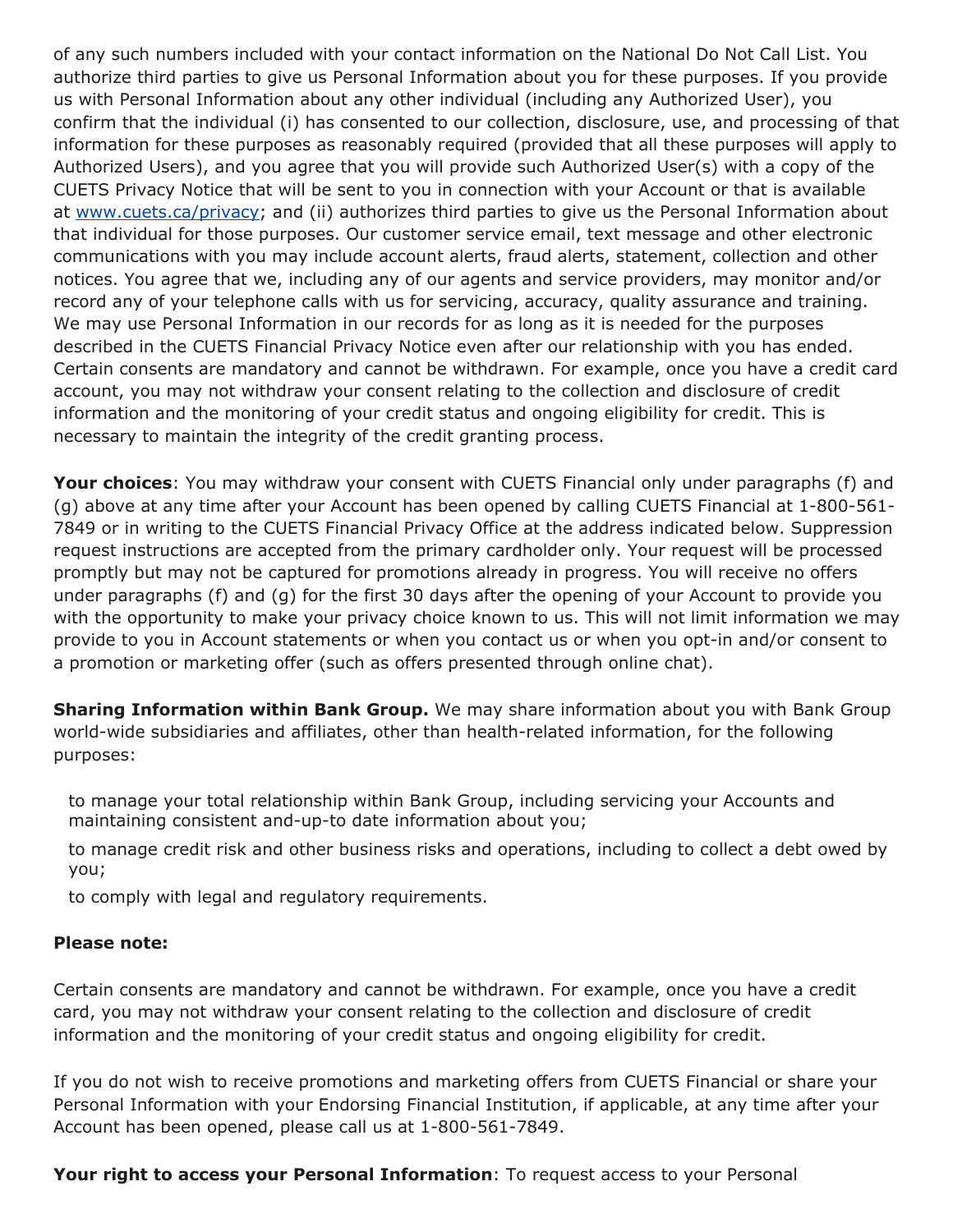Information subject to any legal restrictions, or make corrections to it, you may write to us at: CUETS Financial, Privacy Office, P.O. Box 9660, Station T, Ottawa, ON, K1G 6M9.

**Our privacy policies**: To obtain the most current copy of the CUETS Financial Privacy Notice, visit our website at www.cuets.ca/privacy or call us at 1-866-845-0980. The CUETS Financial Privacy Notice includes complete details on how we collect, use and disclose information about you and the products you use; our approach to processing and storage of information outside of Canada; and additional details about your consent rights.

## **PRIVACY TERMS FOR AUTHORIZED USERS**

We or our service providers (whether engaged by or on behalf of us or any of our assignees) may collect, use and disclose Personal Information of Authorized Users, such as name and transaction details to: initiate, open, monitor, maintain, service, process, analyze, audit and collect on the Account (not withstanding that Authorized Users will not be held liable for amounts owing on the Account); protect the Account from identity theft, fraud and unauthorized use and access; and for any purpose required by law. All information on file for Authorized Users may be disclosed to the applicant. All information may also be shared with any person or entity to which we have assigned or transferred an interest in the Account, or any debt or interest due under the terms to be provided in the Account Agreement, if approved, and/or any of our rights and obligations under the Account Agreement (including any subsequent assignee or transferee).

We will send the applicant, if approved, the Account Agreement, which includes the CUETS Financial Privacy Notice. The Authorized User will obtain and read the Account Agreements from the applicant. The use or activation by an Authorized User(s) of the Account means he/she agrees to be bound by the CUETS Financial Privacy Notice and to the Account Agreement sent to the applicant and any replacements or updates to those agreements in connection with the Account.

THE APPLICANT AND AUTHORIZED USER(S) AGREE THAT the credit union/caisse populaire/financial institution may on behalf of CUETS Financial retain this application in its file, including the information set forth in the completed and signed application for information validation and customer service purposes.

#### **COMPLAINTS**

If you have a regulatory complaint or a complaint regarding a voluntary code of conduct you may contact the Financial Consumer Agency of Canada in writing at 6th Floor, Enterprise Building, 427 Laurier Avenue West, Ottawa, Ontario, K1R 1B9, by telephone at 1-866-461-3222 or at fcacacfc.gc.ca

# *Member Card®* **DEBIT CARD LINKING TERMS AND CONDITIONS**

CHOICE REWARDS points can only be earned on eligible *Member Card* debit cards issued by credit unions/caisse populaires/financial institutions that participate in the CHOICE Rewards program (each, an **"Eligible CHOICE REWARDS Member Card"**). Any Eligible CHOICE REWARDS Member Card may be linked to a credit card account that includes the CHOICE REWARDS program for the purpose of collecting CHOICE REWARDS points on behalf of the credit card account holder. A CHOICE REWARDS credit card account may have multiple Eligible CHOICE REWARDS Member Cards linked to it for the purpose of collecting CHOICE REWARDS points.